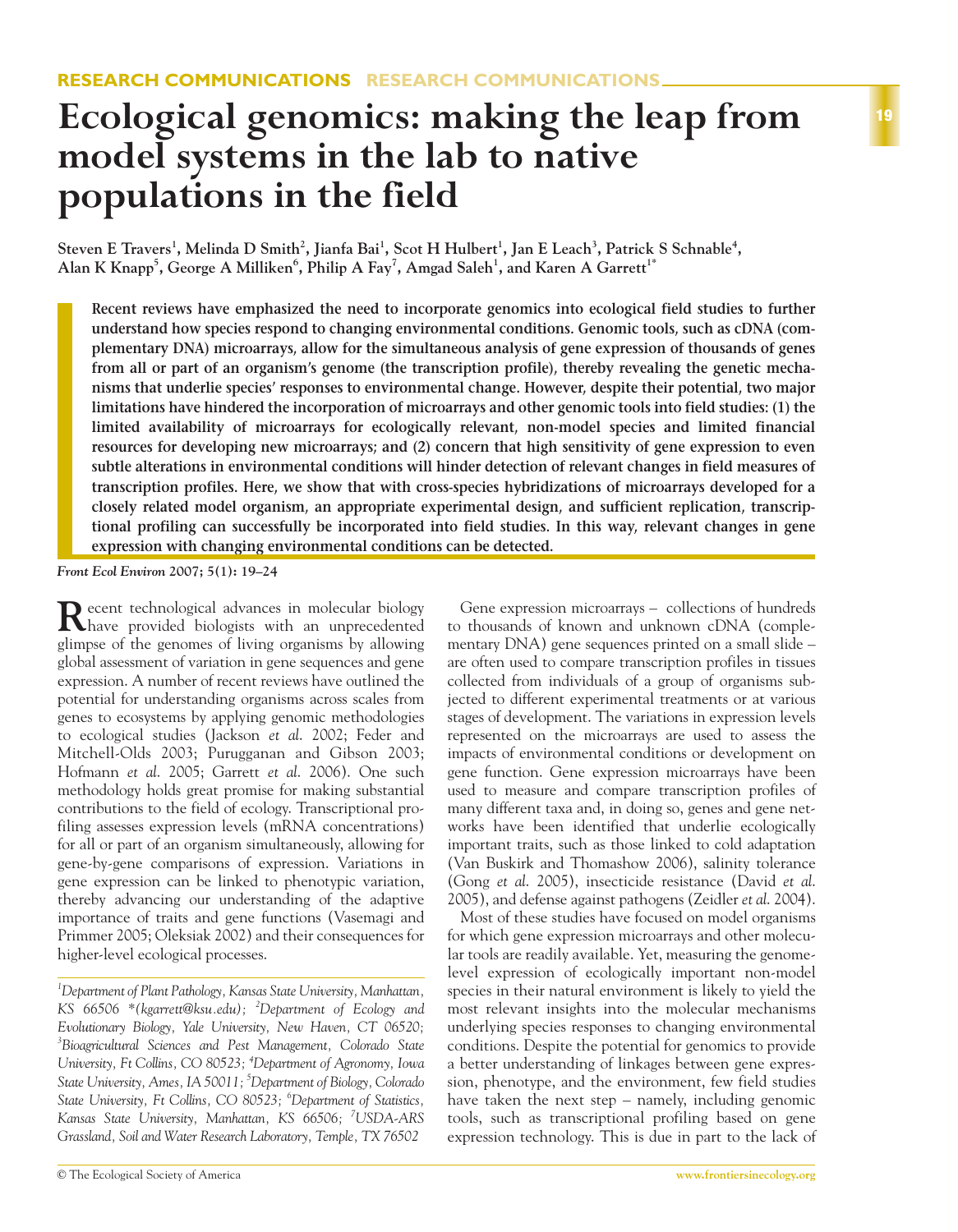financial resources required for such studies (although the cost is decreasing), but is also the result of two major perceived limitations: (1) the lack of existing tools, such as gene expression microarrays, and gene-function data for most non-model organisms; and (2) the difficulty of detecting ecologically relevant changes in gene expression under variable field conditions.

Although initiatives such as the National Science Foundation's Tree of Life are leading to increased funding for the sequencing of new organisms, most genomic information, including gene sequences, gene libraries, and studies of gene function, has been developed for a small and select subset of model species (eg *Arabidopsis*, rice, *Drosophila*). The lack of genomic information and tools for ecologically relevant, non-model species can be overcome in three ways: (1) by studying model organisms in natural environments (Jackson *et al*. 2002); (2) by applying genomic tools developed for model organisms to closely related, non-model organisms (Hofmann *et al*. 2005); or (3) by developing gene expression microarrays for non-model organisms. The first option is the least desirable, because it is unclear how relevant the responses of model organisms to environmental conditions will be for non-model organisms of interest. On the other hand, cross-species DNA hybridizations of probe and microarray cDNA (Panel 1) developed for model species have been made among a variety of organisms, including several species in the family Solanaceae (Moore *et al*. 2005),

### **Panel 1: Cross-species DNA hybridization**

Typically, cDNA microarray experiments are designed to measure the abundance of gene transcripts of individuals under different experimental conditions. A cDNA microarray is generated by spotting single strands of PCR-amplified cDNA library clones onto a glass slide. Signal data are obtained by hybridizing labeled cDNA from experimental samples of the same species (eg maize on maize) with the fabricated microarray slide. RNA is extracted from the experimental plants and used to synthesize cDNA labeled with one of two colored dyes in a reverse transcription process. These cDNA strands will then hybridize to single-stranded cDNA molecules attached to the microarray slide if the nucleotide sequences of the two molecules are similar. A molecule that does not match the sequence of any cDNA on the array will be washed off, because its double-stranded nature depends on reasonably accurate pairing of complementary nucleotides. The remaining hybridized molecules will fluoresce when excited with a laser, allowing quantification of transcript abundance for that particular sequence.

The process is identical in a cross-species DNA hybridization. However, because the hybridization of labeled targets and array molecules is dependent on sequence similarity, fewer sequences (ie spots) will fluoresce due to lower overall sequence similarity between the two species. Thus, there should be a negative relationship between the level of genetic divergence and hybridization rate. For species that are only distantly related to model organisms, the cross-species array approach may be less profitable than alternatives such as SAGE arrays (Matsumura *et al*. 2006) that can be produced for any taxa in the absence of genomic or cDNA sequence data. However, for relatively closely related taxa there is an abundance of information on transcription available through this approach.

and between *Arabidopsis thaliana* (mouse-ear cress), *Thellungiella halophila* (Gong *et al*. 2005), and *Thlaspi caerulescen* (Plessl *et al*. 2005). This option requires that the non-model organism of interest is closely related to a model organism for which gene expression microarrays and related genomic tools have been developed. The third option, developing a microarray that is specific to a non-model organism, is gradually becoming possible with the commercial production of custom-made expression arrays (eg NimbleGen, Affymetrix) and the introduction of techniques such as SuperSage arrays (Matsumura *et al*. 2006) that do not rely on cross-species hybridization of DNA samples. However, the time and financial cost involved in developing these approaches for measuring transcriptional profiles in non-model organisms are still major barriers for many research programs. The application of genomic tools developed for model organisms therefore has the potential to be a powerful, less expensive, and more immediate option for many ecologists.

The second limitation is the challenge of moving beyond highly controlled environments in the lab or greenhouse to natural field settings. Expression levels of genes can be highly sensitive to environmental conditions, and thus field measures of transcription profiles may incorporate a large amount of background variation that could make it difficult to detect significant changes in expression patterns in response to experimental treatments. Indeed, transcriptional profiling studies to date have been limited to either lab or greenhouse settings in order to control for environmental variation. Here, we demonstrate that with an appropriate microarray experimental design and sufficient replication it is possible to detect experimental treatment signals in gene expression in field studies as well.

By overcoming the limitations described above, ecologists can begin to incorporate transcriptional profiling and other genomic tools into their field studies. Transcriptional profiling will be especially relevant for those examining the impacts of environmental change, where changes in gene expression patterns can be compared between individuals subjected to different environmental conditions. For the first test case of the feasibility of applying gene expression microarrays to a non-model organism in an ecological field study, we measured transcriptional profiles of the grass species *Andropogon gerardii* as part of a long-term field experiment in which precipitation variability was altered – a key prediction of global climate change models (IPCC 2001). Previous results from this experiment indicated that higher variability in precipitation resulted in a host of ecological responses, including lower annual net primary productivity and soil CO<sub>2</sub> flux and higher plant species diversity (Knapp *et al.*) 2002). These ecosystem and community responses were driven by responses of the dominant  $C_4$  grasses, primarily *A gerardii* (Knapp *et al*. 2002). Because the responses of *A gerardii* can be linked directly to changes in tallgrass prairie structure and function (Smith and Knapp 2003),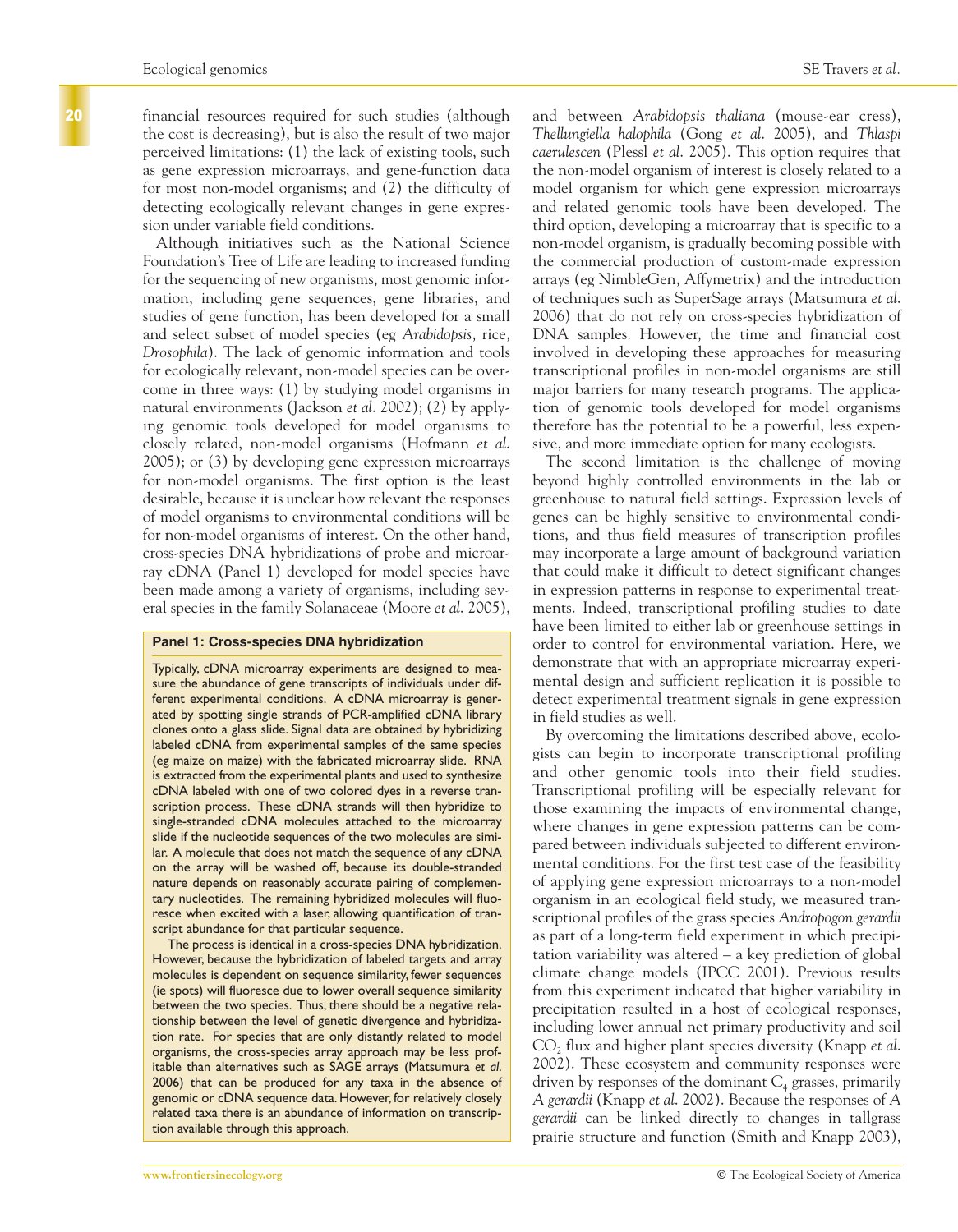this dominant grass is an ideal focal species for assessing how altered gene expression patterns and consequent potential changes in phenotype in a single species can underpin responses at the ecosystem level. We used cDNA microarrays developed for a close relative of *A gerardii* – maize (*Zea mays*) – to compare transcription profiles between individuals subjected to ambient and altered patterns of precipitation. Because of the potential for higher environmental variability in a field setting, we included more replicates than is typical for plant microarray experiments in the laboratory. Our goal was to determine if the cumulative effects of altered precipitation over a growing season would result in statistically significant changes in gene expres-



*Figure 1. A rainfall manipulation plot (RaMP) consists of native tallgrass prairie covered by a rainout shelter that intercepts and stores rainfall for either the application of ambient precipitation or for altered precipitation, in which the interval between ambient rainfall events is increased by 50%. Inset:* A gerardii *leaf samples were flash-frozen in liquid nitrogen in the field for later RNA extraction and microarray analysis of transcription profiles.* 

sion patterns in individuals of *A gerardii*.

# **Materials and methods**

## *Field experiment*

We examined the effect of variation in rainfall on gene expression in *A gerardii* by sampling plants growing in rainfall manipulation plots (RaMPs; Figure 1) established at Konza Prairie Biological Station in the Flint Hills region of northeastern Kansas (39˚05' N, 96˚35' W). Precipitation inputs to native tallgrass prairie in the RaMPs were controlled by transparent roofs that collected ambient rainfall and a system of storage tanks and sprinklers that permitted rainfall to be applied to plots at experimentally controlled amounts and intervals (Fay *et al*. 2002). Two experimental treatments were imposed: ambient plots were watered at the same frequency and with the same amount of precipitation as fell outside the plots, and altered plots were watered at intervals 50% longer than ambient patterns. The latter treatment results in fewer but larger individual rainfall events, because the same total amount of precipitation was applied as in the ambient treatment. Altered and ambient plots were arranged in a randomized complete block design, with two replicates in each of three blocks.

During the growing season in which we conducted this microarray experiment, the altered precipitation plots experienced lower average growing season volumetric soil water content (19%) relative to ambient plots (27%), even though both received similar total amounts of rainfall. Prior to leaf tissue sampling for microarray analysis on September 15, 2003, ambient plots received five precipitation events (four out of five events of > 20 mm) between the end of August and the genomic sampling date in mid-September. During the same time period, the altered treatment plots only received one precipitation application, 25 days prior to genomic sampling. Thus, at the time of sampling, plants were exposed to a seasonlong history of different precipitation regimes, with a threefold difference in soil moisture between ambient and altered treatments on the tissue collection day.

## *Microarray experimental design*

We collected a total of 48 leaf tissue samples for transcription profiling. A 10 cm section of green tissue was removed from the youngest fully expanded leaf from four plants per plot for each treatment and immediately frozen in liquid nitrogen (Figure 1, inset), then stored at –80˚C. To minimize the differences between plants assayed on the same microarray, we collected samples from morphologically and developmentally similar plants (ie similar height, not flowering) in adjacent ambient and altered precipitation plots. The two plants in a given pair were sampled within 5 minutes of one another. We paired samples from each of the six ambient plots and the six adjacent altered plots for a total of 24 pairs of plants. Twelve pairs of plants were collected in the morning and 12 in the afternoon.

Total RNA was extracted from the plant samples, purified and converted to cDNA with the Array900 3DNA detection kit (Genisphere, Hatfield, PA). The maize microarrays used in the study presented here contained 10 536 expressed sequence tags (ESTs), which represent fragments of the active genes from maize libraries constructed in two labs (Nakazono *et al*. 2003): Stanford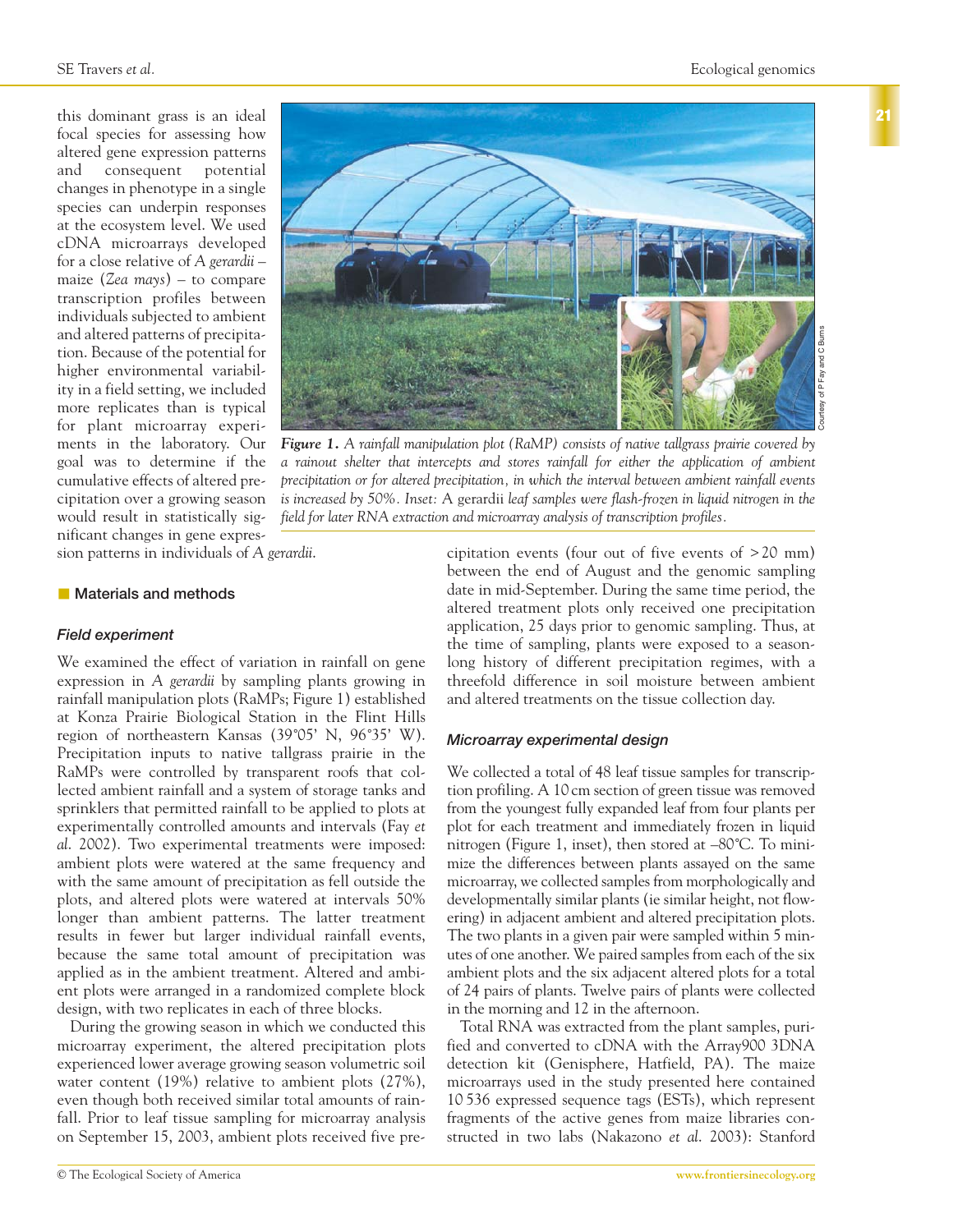**22**

Unigene Set 1 developed by the Maize Gene Discovery Project (www.maizegdb.org) and the Schnable laboratory at Iowa State University (www.plantgenomics.iastate. edu/maizechip/). We paired plant samples from adjacent plots of different treatments on each microarray and assigned each of the two dye types to half of the replicates within each treatment category to prevent confounding of dye and treatment. We estimated gene expression levels at each of the 10 536 ESTs on the maize microarray by scanning fluorescence levels with a GenePix 4000B (Molecular Devices Corp, Sunnyvale, CA) microarray scanner. Because eight of the pairs of plants yielded less than the minimum of 2 mg of RNA required by the



*Figure 2. Transcriptional profile of* A gerardii *cDNA extracted from plants subjected to ambient and altered precipitation patterns. (a) Number of maize microarray genes out of 10 536 that did not hybridize with* A gerardii *cDNA, that hybridized but for which differential expression was not detected, or that were differentially up- or downregulated. (b) Volcano plot of gene expression in altered versus ambient precipitation regimes (x-axis: least squares mean of log-transformed fold change in expression levels in ambient vs altered leaf tissue) and the associated statistical significance level by gene (y-axis). Each dot represents a different gene. Putative genes related to photosynthesis, carbon fixation, and stress response are highlighted in color. Values to the left of zero on the x-axis indicate higher gene expression for ambient precipitation; values to the right of zero indicate higher gene expression for altered precipitation. Values above the Q = 0.05 line on the y-axis indicate statistically significant up- or down-regulation of gene expression.*

Array900 kit, we only analyzed data from 16 of the 24 pairs of plants sampled.

#### **Gene expression analyses**

Prior to analysis, we transformed the data so that the range of raw fluorescence values was the same for each dye label (Cy3 and Cy5; Wolfinger *et al*. 2001) and removed genes with combined intensities of less than 100 fluorescence units from further analysis. Genes were also excluded from the analysis if they showed insufficient fluorescence levels to be scored on less than three arrays. This resulted in 1743 gene predictions being considered not hybridized. The remaining data were analyzed for differences in gene expression between the two precipitation treatments on a gene-by-gene basis, using mixed model analyses of variance (Wolfinger *et al*. 2001). The data were normalized with the following mixed model ANOVA (SAS Institute Inc, Cary, NC):

$$
y_{ij} = \mu + A_i + D_j + (AxD)_{ij} + e_{ij}
$$

where  $y_i$  is the fluorescence intensity from the plant cDNA on the *i*th array and labeled with the *j*th dye, is the sample mean, *Ai* is the effect of the *i*th array  $(i=1-16)$ ,  $D_i$  is the effect of the *j*th dye,  $(AxD)_{ii}$  is the array–dye interaction and  $e_{ii}$  is the stochastic error. We analyzed the residuals (*r*) with a second mixed model ANOVA on a by-gene basis, using the following model statement:

$$
r_{ijlmn} = \mu + A_i + W_i + T_m + P_n + D_j + (W \times P)_{ln} + (T \times P)_{mn} + A_i (TP)_{mn} + e_{ijlmn}
$$

where  $W_l$  is the effect of the *l*th precipitation treatment,  $T_m$  is the effect of the *m*th time period, and  $P_n$  is the effect of the *n*th block (random effect). Because statistical tests for thousands of genes are performed in microarray analyses, experiment-wise error rates must be addressed. We controlled the experiment-wise false discovery rate using the QVALUE software to estimate Q values (Storey and Tibshirani 2003).

#### **Results**

Over 83% (8793) of the cDNAs on the maize microarrays cross-hybridized with cDNAs from *A gerardii* (Figure 2). For a majority of these putative genes on the maize chip (8091), no differential expression due to the altered precipitation treatment was detected (Figure 2a). However, 702 genes did exhibit statistically significant (Q≤ 0.05) increases or decreases in transcription in response to altered precipitation treatments (Figure 2b; WebTable 1). The changes in transcription ranged from 0.1 to 24-fold for differentially downregulated genes and from 0.2 to 35 fold for upregulated genes (values are scaled in Figure 2b; Table 1; and WebTable 1). Variations in expression among individuals was relatively low (Table 1). If the altered precipitation treatment did result in significant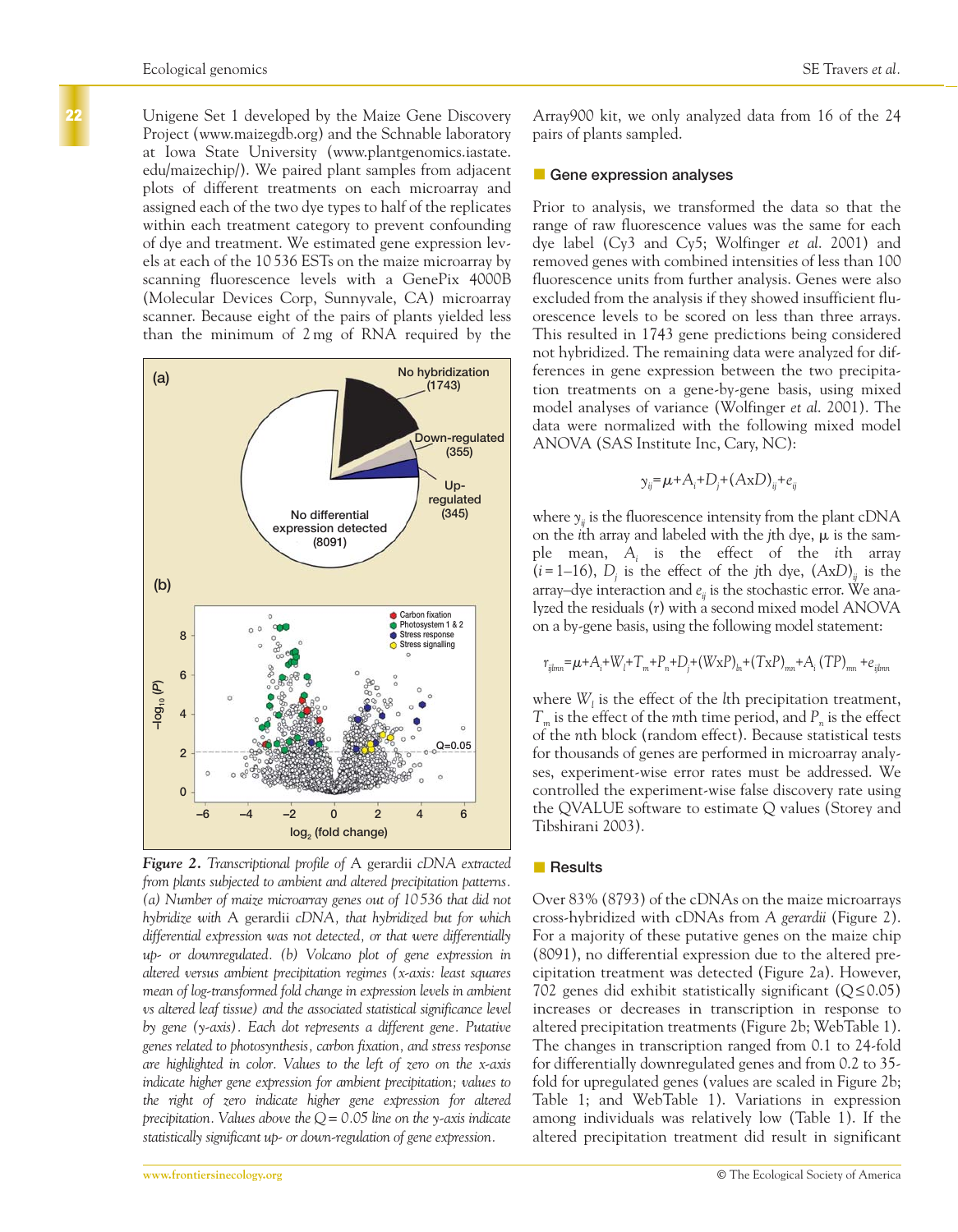| <b>GenBank</b><br>accession | <b>GenBank sequence matching</b>                                                             |              | $log2$ (fold change) |           |    |                             |         | Number of<br><b>blants</b><br>changing<br>transcription |              |
|-----------------------------|----------------------------------------------------------------------------------------------|--------------|----------------------|-----------|----|-----------------------------|---------|---------------------------------------------------------|--------------|
| number                      | Putative protein                                                                             | E value      | mean                 | <b>SE</b> | CV | range                       | O value | ub                                                      | down         |
| BM080630                    | emb X54075.1 ZMHSP18K1 maize mRNA for<br>an 18kDa heat shock protein                         | $\mathbf{0}$ | 3.7916               | 0.5493    |    | 38.33 1.46 - 4.63           | 0.0129  | 5                                                       | $\mathbf{0}$ |
| AI491543                    | gb AF236373.1  Zea mays hypersensitive-induced<br>response protein (HIRI) mRNA, complete cds | $\mathbf{0}$ | $-1.574$             | 0.3251    |    | $50.30 -2.0 - 1.2 0.0467$   |         | 3                                                       | $\mathbf{1}$ |
| AI782966                    | gb AY722708.1  Zea mays clone SPK1 putative<br>salt-inducible protein kinase                 | $\mathbf{0}$ | 1.5868               |           |    | $0.3352$ $97.26$ $-1.8-6.1$ | 0.0096  | 13                                                      |              |
| BM267937                    | HORVU photosystem I reaction center subunit<br>II, chloroplast precursor                     | $IE-50$      | $-1.9737$ 0.3576     |           |    | 49.05 -4.0-0.72 0.0220      |         | $\mathsf{I}$                                            | 4            |
| BM381413                    | _MAIZE photosystem I reaction centre subunit<br>N, chloroplast precursor (PSI-N)             | $5E-46$      | $-2.0276$ 0.3208     |           |    | $34.88 - 2.9 - 1.0$         | 0.0332  | $\mathsf{I}$                                            | 4            |
| AW352495                    | ribulose 1,5-bisphosphate carboxylase/<br>oxygenase [Zea mays]                               | $2e-49$      | $-1.7691$            | 0.4021    |    | 85.0 -4.29 - 1.52 0.0201    |         | $\overline{2}$                                          | 12           |

**Table 1. Partial list of genes in** *A gerardii* **that were differentially expressed in the altered precipitation treatment** 

Putative gene functions and colors correspond to those in Figure 2b. Putative gene functions and descriptions are based on Blast search results from sequence matches. E-values indicate likelihood by chance of the sequence match between the maize cDNA and DNA of the putative gene in the global genetic database GenBank (www.ncbi.nlm.nih.gov/Genbank/index.html). Positive and negative log2 (fold change) values indicate significant up- and down-regulation, respectively. A Q-value ≤ 0.05 indicates significant fold change in gene expression with the altered treatment

up- or down-regulation of genes, then the result was generally consistent across all replicates (Table 1).

The most striking pattern of gene down-regulation in response to increased time between precipitation events was a decrease in transcription of genes coding for proteins involved in photosynthesis and carbon fixation (Figure 2b; Table 1). Twenty-four different genes involved in either photosystem I or II were significantly downregulated in the altered versus ambient precipitation regimes, including those for chlorophyll *a-b* binding protein (forming a light harvesting complex which captures and transforms light energy), oxygen-evolving enhancer protein 3- 1 (part of the photosystem II protein complex), and photosystem I reaction center subunits V, XI, II, and N. The expression of genes coding for rubisco and fructosebisphosphate aldolase, both of which are important proteins for carbon fixation in  $C_4$  plants – decreased over twofold under the altered rainfall regime. Moreover, there was a substantial decrease in expression of a putative HIR1 gene involved in the hypersensitive response, a programmed cell death response to infection by pathogens.

Genes that were upregulated in altered relative to ambient treatment individuals included many that are linked to proteins involved in plant stress response and signaling, including six heat-shock proteins (Figure 2b; Table 1). A gene putatively involved in osmoregulation and ion homeostasis (WebTable 1, GenBank accession number AI622346) increased in expression by a factor of ten. We also detected upregulation of genes for two proteins – alcohol dehydrogenase and ascorbate peroxidase – known to be similarly upregulated in response to high salinity in maize (Wang *et al*. 2003) and rice (Kawasaki *et al*. 2001). There

were no statistically significant shifts in gene transcription for genes putatively associated with senescence (WebTable 1, GenBank accession numbers AW017610, AI586828).

## **Discussion**

In this study, we show for the first time that it is possible to overcome two important limitations to incorporating genomic tools, such as microarrays, into ecological field studies. These are the lack of genomic tools and information for ecologically relevant non-model organisms and environmental sources of variation inherent to the field. Genomics can therefore be moved from the realm of model organisms in the lab to that of native organisms in the field.

Using this approach, we have shown that transcriptional profiling using cDNA microarrays, in which individual plants subjected to different environmental treatments are compared directly, can be employed to detect important changes in gene expression patterns in native plants in a natural field setting. Indeed, despite expectations of significant variation in gene expression due to cross-hybridizing *A gerardii* cDNA with maize cDNA, as well as that associated with more variable environmental conditions in the field, we were able to detect consistent and significant up- and down-regulation of a number of genes, particularly those associated with photosynthesis, carbon fixation, and stress response. Importantly, the responses we observed at the gene level are consistent with observed physiological responses to the altered precipitation treatments (Fay *et al*. 2002; Knapp *et al.* 2002) and, more generally, to water stress (Heckathorn *et al*. 1997).

The selection of an appropriate model species microar-